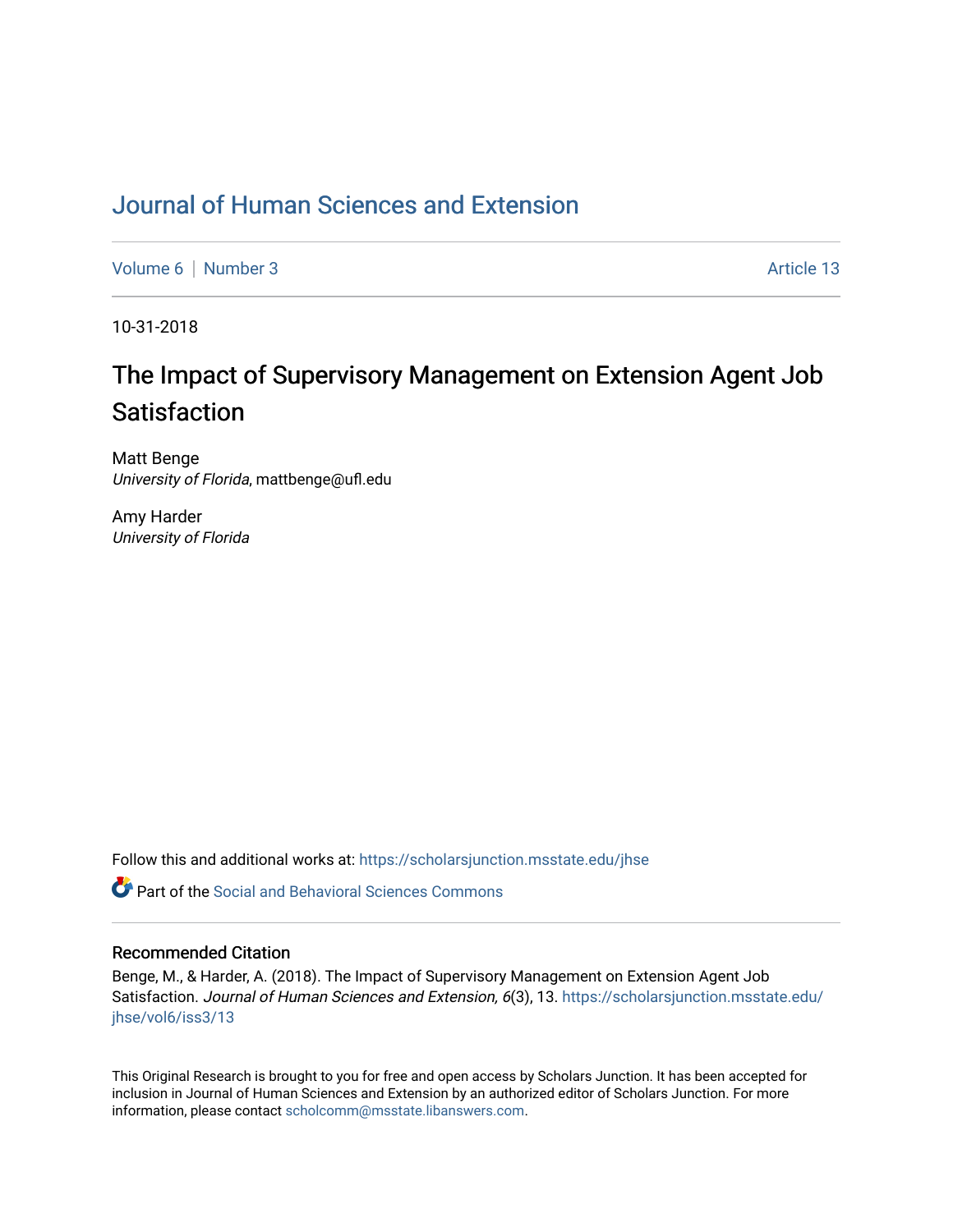**Matt Benge Amy Harder** *University of Florida*

*The relationship between a supervisor and his/her employee has a direct effect on the employee's level of job satisfaction and decision whether or not to remain in the organization. Extension agent retention has been shown to increase when a positive relationship and supervisory support exist between an Extension agent and his/her supervisor. Herzberg's Motivation-Hygiene Theory was used to examine relationships with and impacts of supervisor management on Extension agent job satisfaction. A census of Florida Extension agents were asked to describe their relationships with their County Extension Directors (CED). Significant positive relationships were found between agent job satisfaction and ratings of the hygiene factors of Effective Senior Management and Effective Supervisor. A significant positive relationship was also found between these two hygiene factors. A significant difference was found between effective senior management and the agents' CEDs gender, with agents with male CEDs reporting higher average levels of satisfaction with Effective Senior Management than agents with female CEDs. Significant differences also existed between agents' Effective Senior Management satisfaction and years of working relationship between agents and CEDs. Extension supervision and leadership training should be a focus of Extension administration as effective supervision and management have a positive impact on Extension agent job satisfaction.*

*Keywords*: Extension, job satisfaction, supervisor, management, training, development

## **Introduction**

County Extension Directors (CEDs) are Extension agents who have a split appointment between their educational programming and serving as the administrative leaders of the county Extension offices in Florida. CEDs perform administrative functions such as formulating and evaluating county Extension programs, coordinating personnel functions, serving as the link between the county Extension office and Extension administration, communicating and maintaining relationships with county stakeholders, and providing leadership and mentorship to the Extension agents in their office (Elizer, 2011; Radhakrishna, Yoder, & Baggett, 1994). Though CEDs are

Direct correspondence to Matt Benge at mattbenge@ufl.edu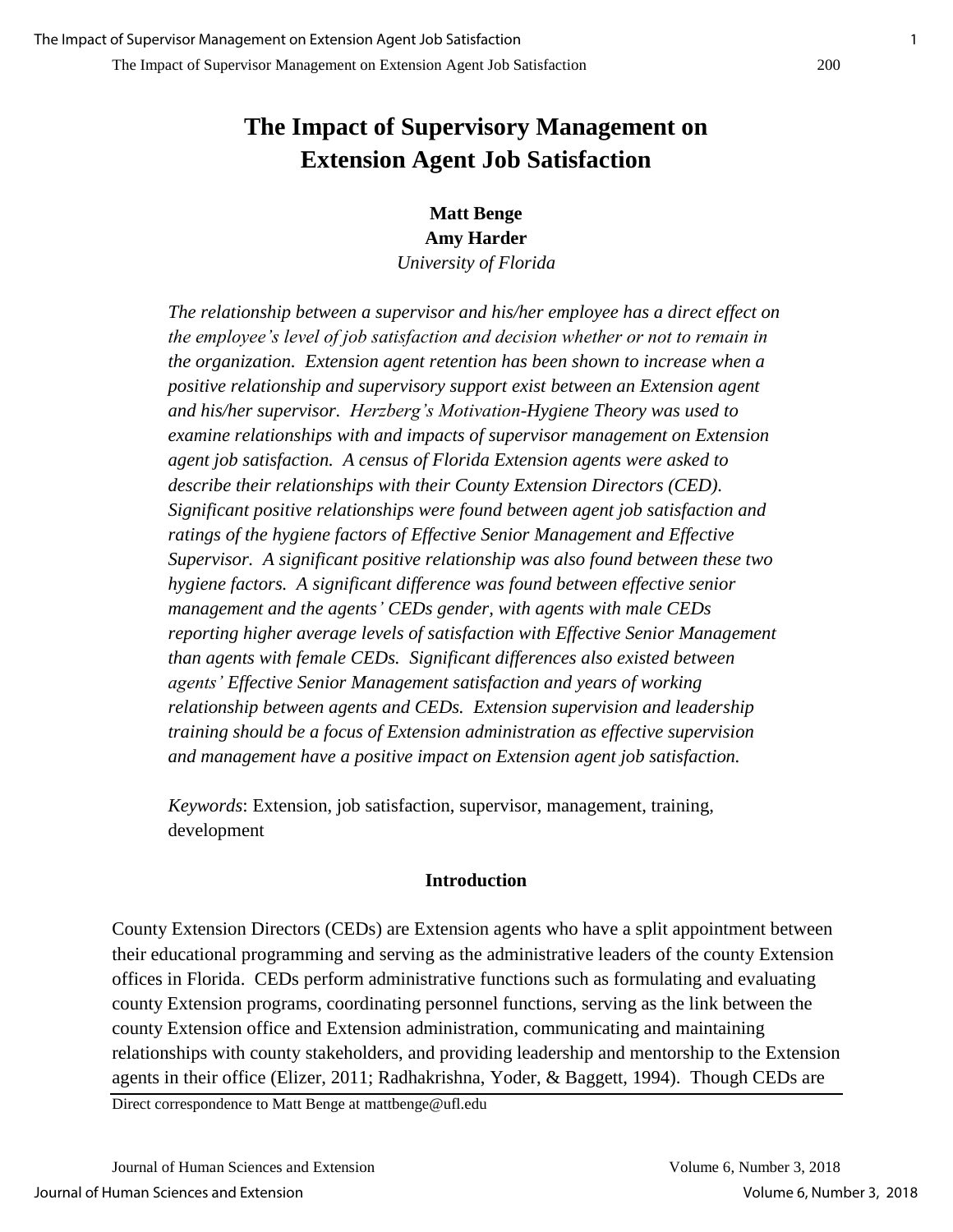the direct supervisors of the Extension agents in their offices, they do not administer the agents' annual performance reviews, which is the responsibility of the District Extension Director.

The relationship between an Extension supervisor and an Extension agent has a direct impact on the agent's work productivity and retention (Benge & Harder, 2017). Positive interactions between supervisors and employees can increase the success of Extension programming and performance, job satisfaction, and retention, whereas negative interactions can lead to premature turnover and Extension agent burnout (Branham, 2005; Elizer, 2011; Owen, 2004; Safrit & Owen, 2010). Elizer (2011) stated, "Effective leadership of Extension offices not only maintains programming, assessment, and accountability requirements, but also improves upon these as directors maximize their influence through satisfied employees" (para. 1). Little research has examined the relationships between Extension agents and CEDs.

The supervisory and management role of the CED can also impact an agent's job satisfaction (Coomber & Barriball, 2007). Job satisfaction "directly and negatively relates to employees' intentions to quit their jobs, which in turn is positively related to actual turnover" (Chen, Ployhart, Thomas, Anderson, & Bliese, 2011, p. 159). Extension agent turnover presents unique challenges for Extension administration due to programmatic and monetary losses for Cooperative Extension (Borr & Young, 2010; Ensle, 2005; Kutilek, 2000) and leads to a loss of knowledge, experience, community relationships, educational programming, and volunteers (Arnold, 2008; Bradley, Driscoll, & Bardon, 2012; Ensle, 2005; Strong & Harder, 2009). Harder, Gouldthorpe, and Goodwin (2014) found that 80% of Colorado Extension agents were satisfied with their job. Hodous, Young, Borr, and Vettern (2014) found that North Dakota Extension agents had an average level of job satisfaction. The level of job satisfaction of Florida Extension agents is unknown.

The turnover rate for Florida Extension agents in 2017 was 8.7%, which is more than double the national labor turnover rate (Benge & Harder, 2017). Retention has been shown to increase when a positive relationship occurs between an Extension agent and his/her supervisor, such as recognition, managerial support, and fairness (Chandler, 2004). Likewise, Branham (2005) described too little coaching and feedback, feeling devalued and unrecognized, and loss of trust in senior leaders as reasons for leaving an organization. Benge, Harder, and Carter (2011) explained that Extension supervisors should mentor and coach entry-level Extension agents.

Understanding the unique relationship among Extension agents and CEDs is important to maintaining a high-quality and satisfied workforce. State Extension systems can be strengthened by understanding the impacts CEDs have on Extension agent job satisfaction.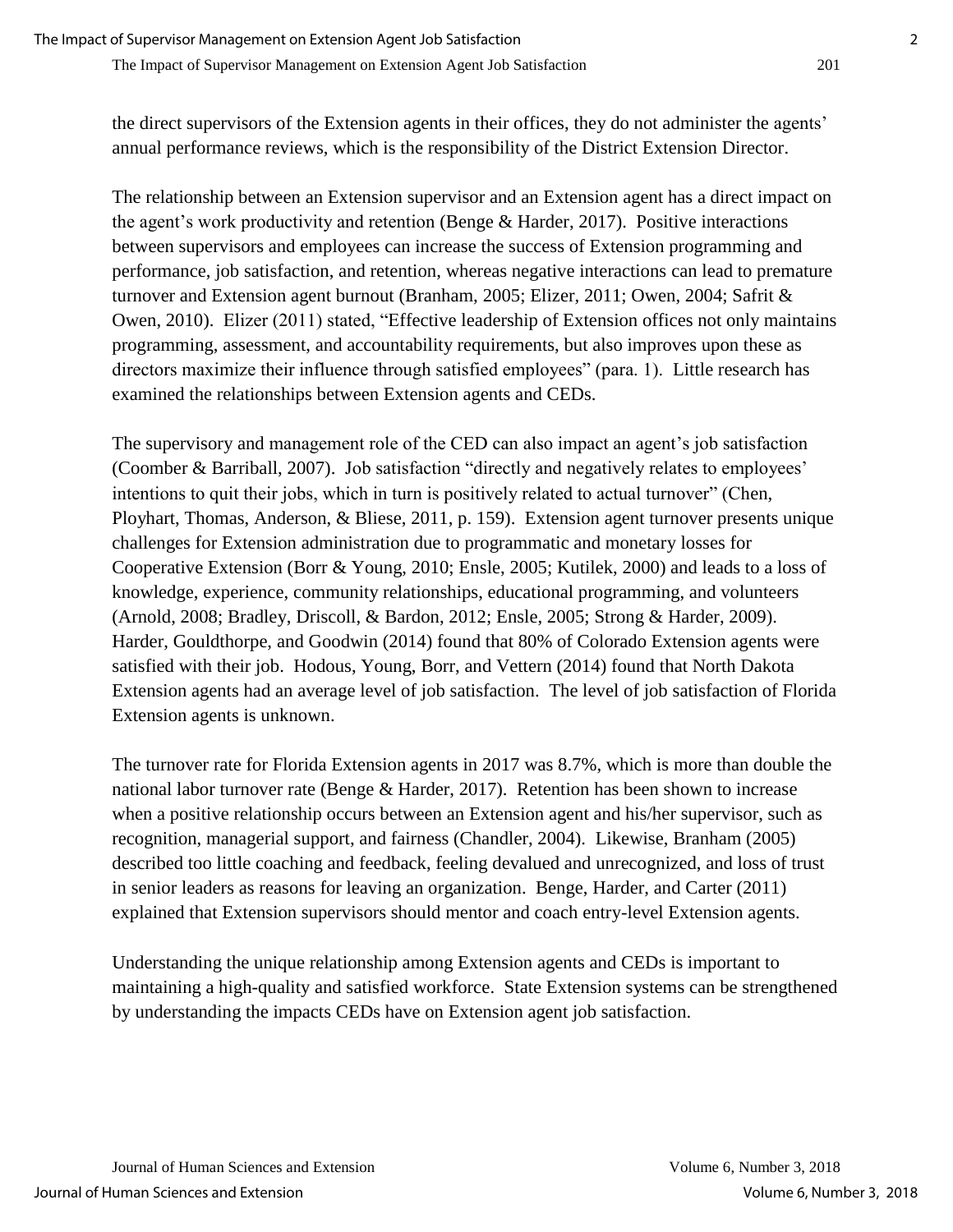#### **Theoretical Framework**

Herzberg's (1974) Motivation-Hygiene Theory explains employee job satisfaction and turnover from a motivation perspective. This theory is a "practical approach toward motivating employees" (Tan & Waheed, 2011, p. 5) and describes an employee's motivation to either stay or leave an organization due to factors affecting job satisfaction or dissatisfaction (Herzberg, 1974). The Motivation-Hygiene Theory proposes job satisfaction and employee turnover are influenced by both motivation and hygiene factors (Herzberg, 1974). Motivators (motivation factors) relate to job satisfaction and pertain to the job itself, such as the nature of the work, recognition, opportunity for advancement, professional growth opportunities, responsibility, good feelings about the organization, and clarity of mission (Smerek & Peterson, 2007). Maintenance factors (hygiene factors) relate to feelings of dissatisfaction and are extrinsic to the job itself, such as salary, supervision, and interpersonal relations (Tan & Waheed, 2011).

Effective Supervision and Effective Senior Management are the major constructs chosen for this study. Effective supervision and management has been found to explain Extension agent job satisfaction (Castillo & Cano, 2004). Extension agents also report high levels of job satisfaction when they are content with their supervisors (Riggs & Beus, 1993). Satisfying employees' maintenance factors is necessary for increasing employee satisfaction, which results in increased retention rates. Effective supervision is described as having an effective supervisor as well as a positive relationship with the employee, such as decision-making, trust, and providing feedback. Effective senior management is related to the ability of the supervisor to carry out the organization's policies, such as proper communication and communicating goals and strategies (Smerek & Peterson, 2007).

### **Purpose and Objective**

The purpose of the study was to understand if the supervisory relationship between CEDs and Extension agents impacts Extension agent affects job satisfaction. The objectives of the study were

- 1. To describe the level of Extension agent job satisfaction based on supervisory hygiene factors,
- 2. To determine if significant differences existed in job satisfaction and hygiene factors based on participant demographics, and
- 3. To determine if significant relationships existed between Extension agent job satisfaction and hygiene factors.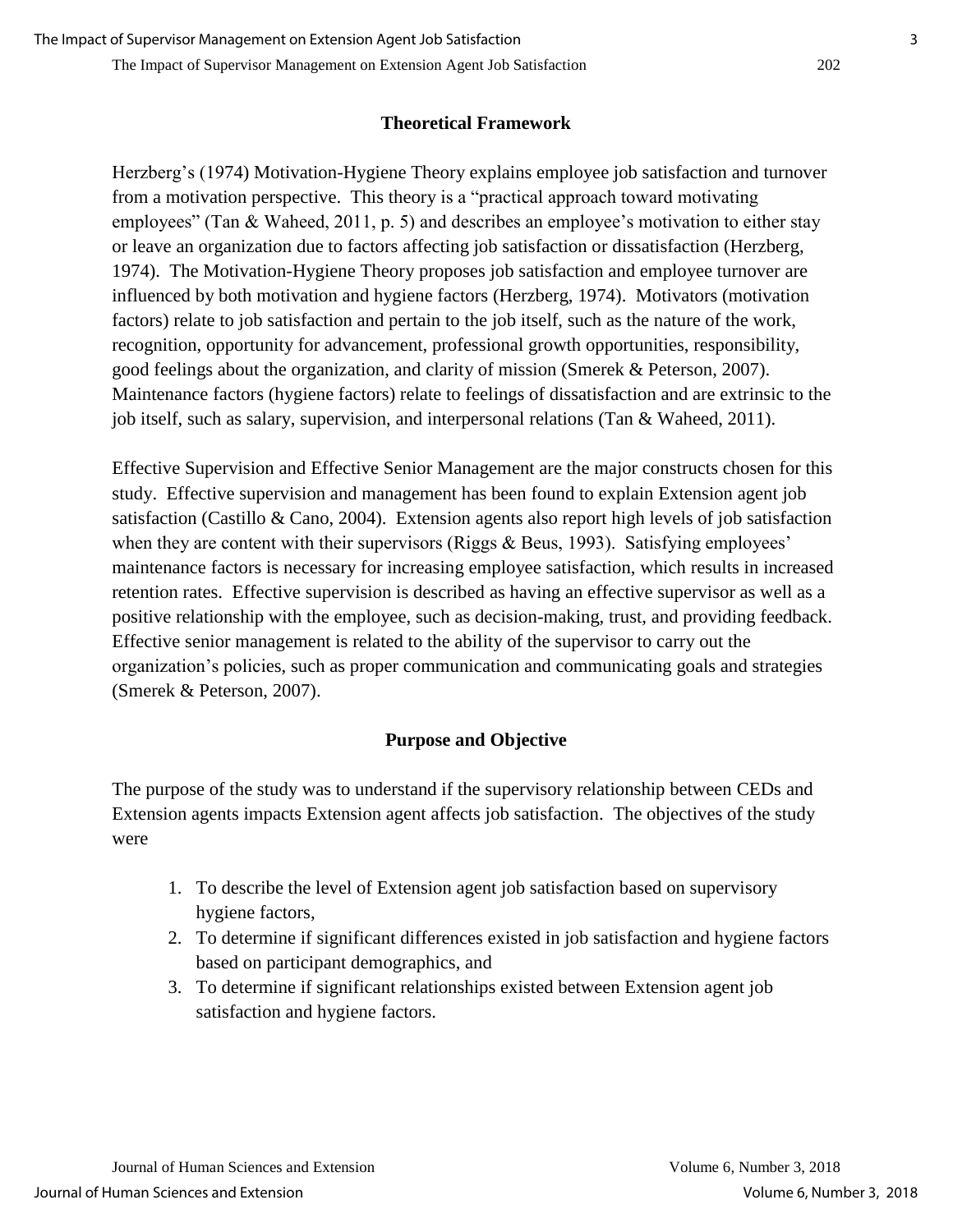### **Methods**

The findings presented in this article are part of a larger study investigating the relationships between Extension agents and County Extension Directors in Florida. Approval from the University of Florida's Institutional Review Board (IRB) was acquired for the conduct of this study.

The population of interest for this study was Florida Extension agents who were not CEDs or Regional Specialized Agents (RSAs). RSAs were removed from the population of interest because they report to a District Extension Director rather than a CED and their job responsibilities vary from a county Extension agent. A census was conducted of county Extension agents. A list of current Florida Extension agents  $(N = 351)$  was obtained from the UF/IFAS Extension County Operations office. The target population  $(N = 274)$  was achieved after removing the CEDs and RSAs from the list.

A 21-item scale from the Motivation-Hygiene Theory Questionnaire (Smerek & Peterson, 2007) was used in this study. The scale included items related to overall job satisfaction and two hygiene factors that specifically assess job satisfaction of the respondent regarding his or her supervisor. Respondents indicated their responses to the overall job satisfaction items on a Likert-type scale of one to five (1 = *Strongly disagree*, 2 = *Disagree*, 3 = *Neither agree or disagree*, 4 = *Agree*, and 5 = *Strongly agree*). Respondents were also asked to indicate their responses to Effective Senior Management and their Effective Supervisor on a Likert-type scale of one to five (1 = *Very dissatisfied*, 2 = *Dissatisfied*, 3 = *Neither satisfied or dissatisfied*, 4 = *Satisfied*, and 5 = *Very satisfied*).

Prior to conducting the study, the questionnaire was reviewed and assessed by a panel of experts who evaluated the instrument for construct and face validity. The panel consisted of county and state Extension faculty from the University of Florida. The questionnaire was formatted into an online survey using Qualtrics (Qualtrics, 2016).

The instrument was pilot-tested prior to implementation with Florida Extension agents. The pilot study included 40 Extension professionals from other states working in the program areas of agriculture, natural resources, family and consumer sciences (FCS), and 4-H youth development. Extension agents in the pilot study were from the state Extension systems of Kentucky, Louisiana, Georgia, New Mexico, Washington, Utah, Arizona, Ohio, Oklahoma, Maryland, Nebraska, and Texas. Twenty-four of the 40 individuals completed the pilot, resulting in a 60% response rate.

The internal consistency of a set of items in a scale is measured by Cronbach's alpha coefficient (Cronbach, 1951), which is utilized to indicate reliability of the set of items (Ary, Jacobs,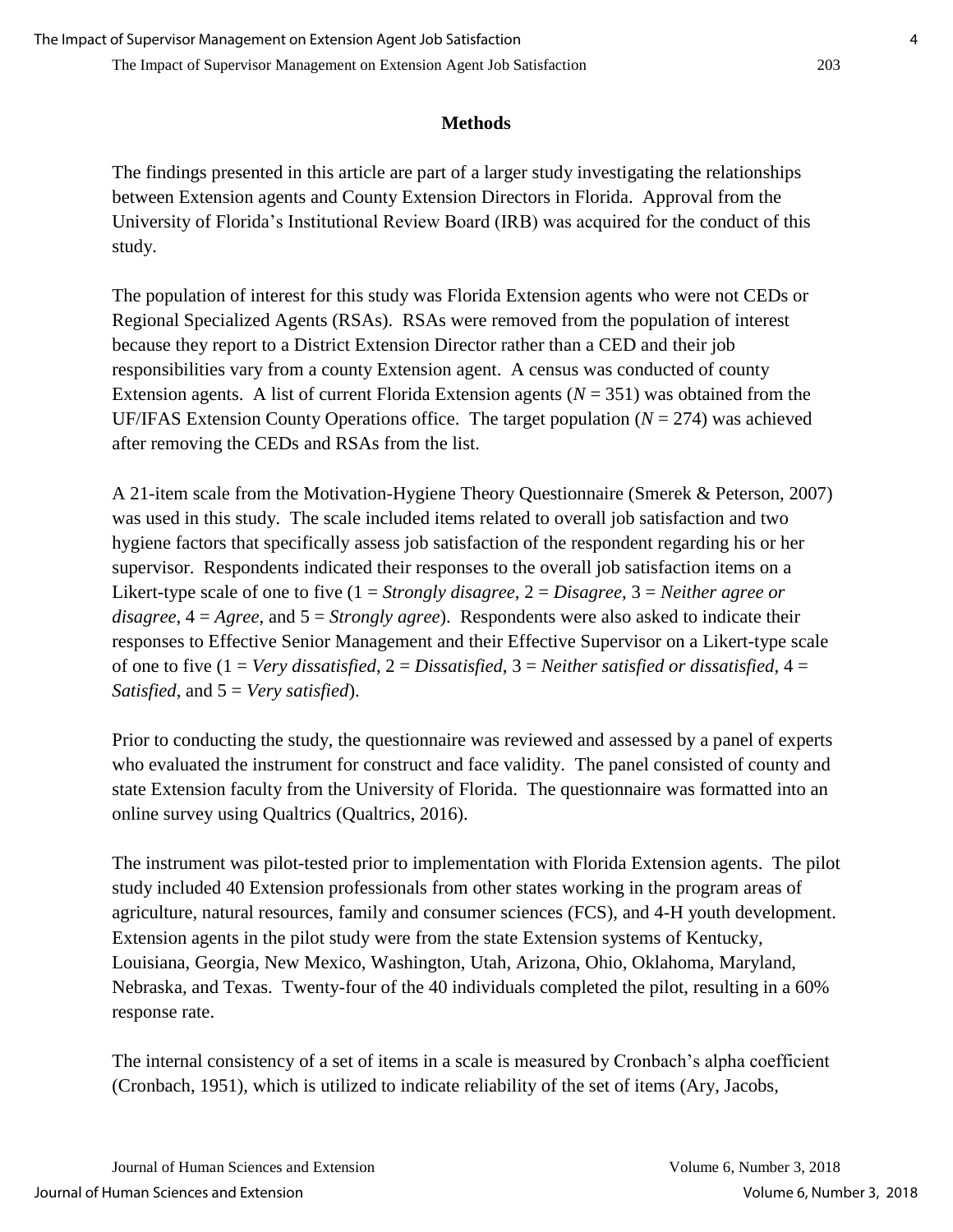Razavieh, & Sorensen, 2006). Smerek and Peterson (2007) reported the Motivation-Hygiene Scale was a valid instrument for assessing the motivating and maintenance factors of motivationhygiene theory. Table 1 provides the Cronbach's alpha levels for the study's scales.

*Table 1. Cronbach's Alpha Levels of 21-Item Subscale of the Motivation-Hygiene Theory Questionnaire* 

| <b>Motivation-Hygiene Factors</b>  | <b>Smerek &amp; Peterson</b><br>(2007) Alpha Levels | <b>Pilot Study</b><br><b>Alpha Levels</b> | <b>Study</b><br><b>Alpha Levels</b> |
|------------------------------------|-----------------------------------------------------|-------------------------------------------|-------------------------------------|
| <b>Effective Supervisor</b>        | 0.87                                                | 0.97                                      | 0.97                                |
| <b>Overall Job Satisfaction</b>    | 0.95                                                | 0.91                                      | 0.80                                |
| <b>Effective Senior Management</b> | 0.97                                                | 0.91                                      | 0.88                                |

*Note:* Reliability levels ≥ .80 considered acceptable (Cronbach, 1951).

The Tailored Design Method (TDM) was followed because use of the TDM has been shown to yield high response rates, reduce sampling error, develop trust with the respondents, and allow the researcher to follow survey procedures that are scientifically founded (Dillman, Smyth, & Christian, 2009). An email with a link to the study's online Qualtrics questionnaire was sent to each of the 274 Florida county Extension agents in the target population. One hundred eightyseven questionnaires were completed, for an overall response rate of 68% (*n* = 187). Other studies using Florida Extension agents as the target population reported similar responses rates of 58% (Brain, Irani, Hodges, & Fuhrman, 2009), 69.09% (Benge et al., 2011), and 62% (Adams, Place, & Swisher, 2009).

Data were analyzed using SPSS version 24 statistical software package for Windows (IBM Corp, 2016). Descriptive statistics were calculated for the first objective. Inferential statistics, such as *t*-tests, Analysis of Variance, and correlations were used to analyze data for the second and third objectives. Specifically, Analysis of Variance (ANOVA) and *t*-tests were used to analyze the second objective to determine if significant differences existed in the hygiene factors of Effective Senior Management and Effective Supervisor, and job satisfaction based on participant demographics. The researchers utilized *t*-tests to determine whether the difference between two means was statistically significant (Ary et al., 2006). ANOVA was used to determine if differences existed between the dependent variable scores based on independent variables with more than two levels. If the *F* statistic demonstrated significance, then the dependent variable means between at least two of the levels of the independent variables being investigated were statistically significant (Shavelson, 1996). When a significant F statistic was found, the Tukey HSD test was used to perform post hoc analyses to determine which levels of the independent variables were significantly different from the others. An alpha level of .05 was used for all statistical tests.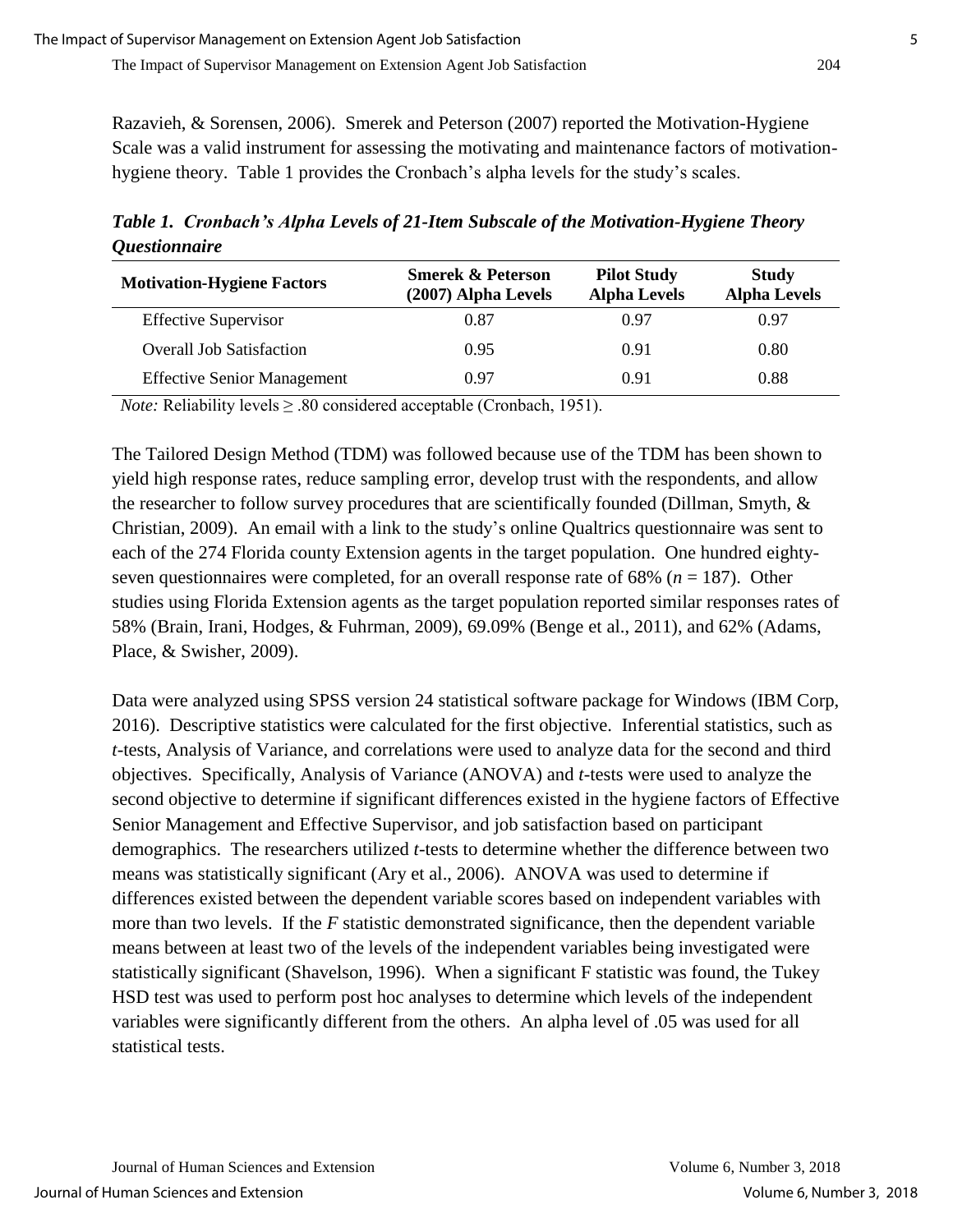The Pearson *r*, which reveals the strength and direction of the association among two variables (Shavelson, 1996), was used to satisfy the third objective. A value of  $r = +0.70$  or higher indicates a very strong association,  $+.50$  to  $+.69$  signifies a substantial positive association,  $+.30$ to  $+.49$  is a moderate positive association,  $+.10$  to  $+.29$  suggests a low positive association,  $+.01$ to +.09 implies a negligible positive association, and a .00 *r* means no association exists (Shavelson, 1996).

Table 2 identifies the demographic characteristics of respondents. Horticulture agents in Florida are typically described as either environmental horticulture or commercial horticulture, with the former associating with traditional natural resources programming such as water conservation, and the latter associating with traditional agriculture. Therefore, Extension agents within the programmatic areas of horticulture, sea grant, and natural resources were combined due to similarities in programming and alignment with the organization's ten-year strategic plan (University of Florida, 2013).

|                                   |          |       | $\boldsymbol{N}$ |
|-----------------------------------|----------|-------|------------------|
| <b>Demographic Characteristic</b> | $\bm{F}$ | $\%$  | (% Responding)   |
| Years as an Extension Agent       |          |       |                  |
| 5 years or less                   | 79       | 44.1% | 179              |
| 6-10 years                        | 35       | 19.6% | $(95.7\%)$       |
| $11-15$ years                     | 23       | 12.8% |                  |
| $16-20$ years                     | 18       | 10.1% |                  |
| $21-25$ years                     | 9        | 5.0%  |                  |
| More than 25 years                | 15       | 8.4%  |                  |
| Gender                            |          |       |                  |
| Male                              | 52       | 29.5% | 176              |
| Female                            | 124      | 70.5% | $(94.1\%)$       |
| Age                               |          |       |                  |
| $20-29$ years                     | 18       | 10.2% | 176              |
| 30-39 years                       | 51       | 29.0% | $(94.1\%)$       |
| 40-49 years                       | 37       | 21.0% |                  |
| 50-59 years                       | 50       | 28.4% |                  |
| 60 years or older                 | 20       | 11.4% |                  |
| Program Area                      |          |       |                  |
| $4-H$                             | 46       | 26.9% | 171              |
| Agriculture / Livestock           | 28       | 16.4% | $(91.4\%)$       |
| <b>FCS</b>                        | 34       | 19.9% |                  |
| Horticulture, Natural             | 63       | 36.8% |                  |
| Resources, Sea Grant              |          |       |                  |

*Table 2. Frequencies and Percentages of Respondents' Demographic Characteristics*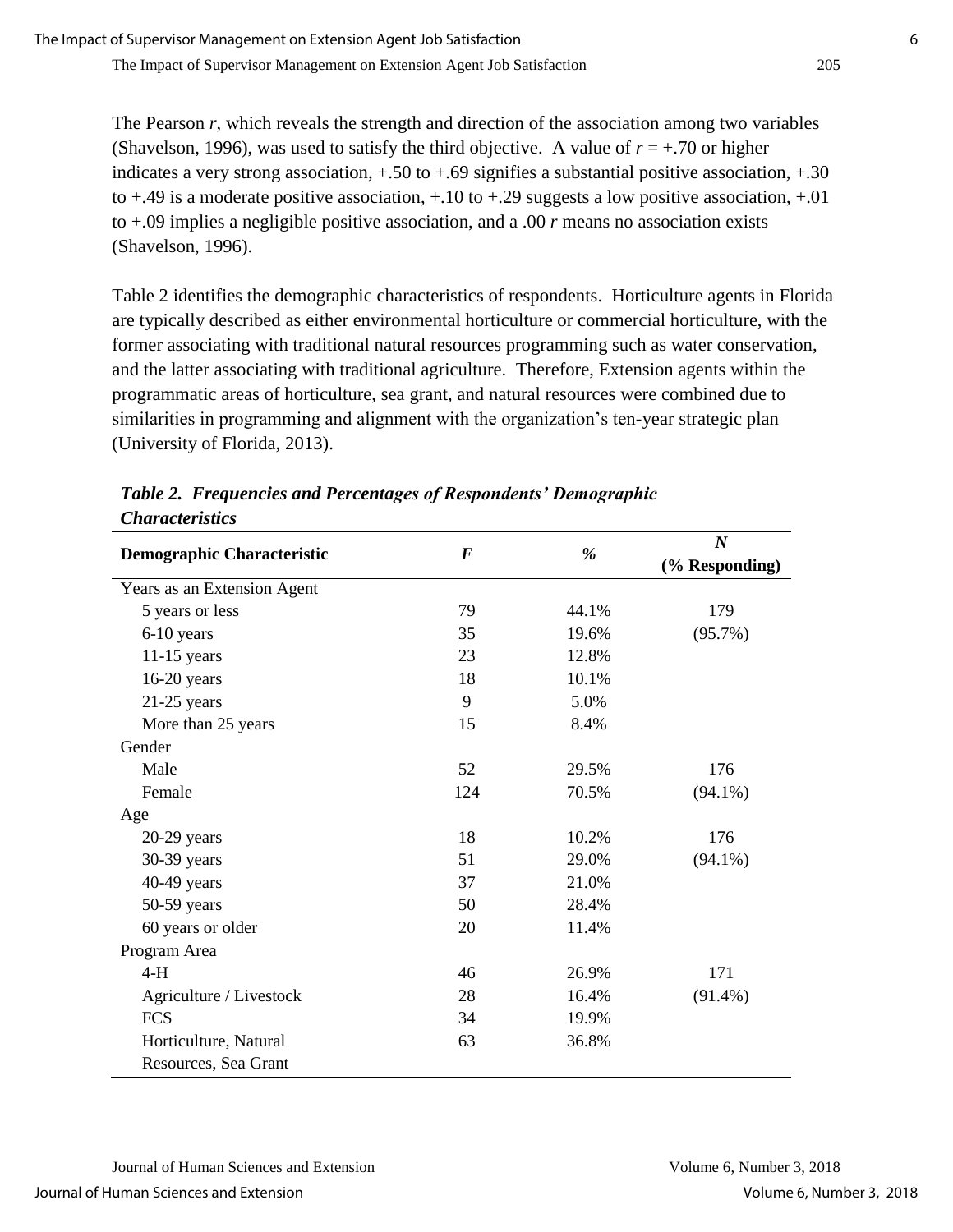The Impact of Supervisor Management on Extension Agent Job Satisfaction 206

| <b>Demographic Characteristic</b>    |          |       | $\boldsymbol{N}$ |
|--------------------------------------|----------|-------|------------------|
| (continued)                          | $\bm{F}$ | %     | (% Responding)   |
| <b>Extension District</b>            |          |       |                  |
| Central                              | 49       | 28.3% | 173              |
| Northeast                            | 38       | 22.0% | $(92.5\%)$       |
| Northwest                            | 27       | 15.6% |                  |
| South                                | 32       | 18.5% |                  |
| South Central                        | 27       | 15.6% |                  |
| <b>Education Level</b>               |          |       |                  |
| Bachelor's Degree                    | 26       | 14.6% | 178              |
| Post-Graduate Degree                 | 152      | 85.4% | $(95.2\%)$       |
| Gender of CED                        |          |       |                  |
| Male                                 | 90       | 50.6% | 178              |
| Female                               | 88       | 49.4% | $(95.2\%)$       |
| <b>Years of Working Relationship</b> |          |       |                  |
| Between Agent and CED                |          |       |                  |
| 5 years or less                      | 117      | 65.7% | 178              |
| 6-10 years                           | 40       | 22.5% | $(95.2\%)$       |
| $11-15$ years                        | 10       | 5.6%  |                  |
| 16 years or more                     | 11       | 6.2%  |                  |
| Years of CED Experience              |          |       |                  |
| 5 years or less                      | 78       | 44.6% | 175              |
| 6-10 years                           | 54       | 30.9% | $(93.6\%)$       |
| $11-15$ years                        | 18       | 10.3% |                  |
| $16-20$ years                        | 9        | 5.1%  |                  |
| $21-25$ years                        | 5        | 2.9%  |                  |
| More than 25 years                   | 11       | 6.3%  |                  |

*Note:* Post-Graduate Degree includes Master's, Ph.D., and Professional Degrees.

There were two limitations of this study. Respondents may have misinterpreted the questions, which would result in decreased validity. In addition, it was assumed the respondents in the study provided honest and accurate answers. Nonresponse was addressed by comparing early to late respondents. No significant differences existed between the groups. This suggests, based on Lindner, Murphey, and Briers (2001), that results may be generalized to the entire population.

#### **Findings**

#### **Objective One**

The first objective was to describe the level of Extension agent Overall Job Satisfaction based on supervisory hygiene factors. Table 3 identifies the means and standard deviations for overall job satisfaction and the two hygiene factors. Respondents reported an Overall Job Satisfaction mean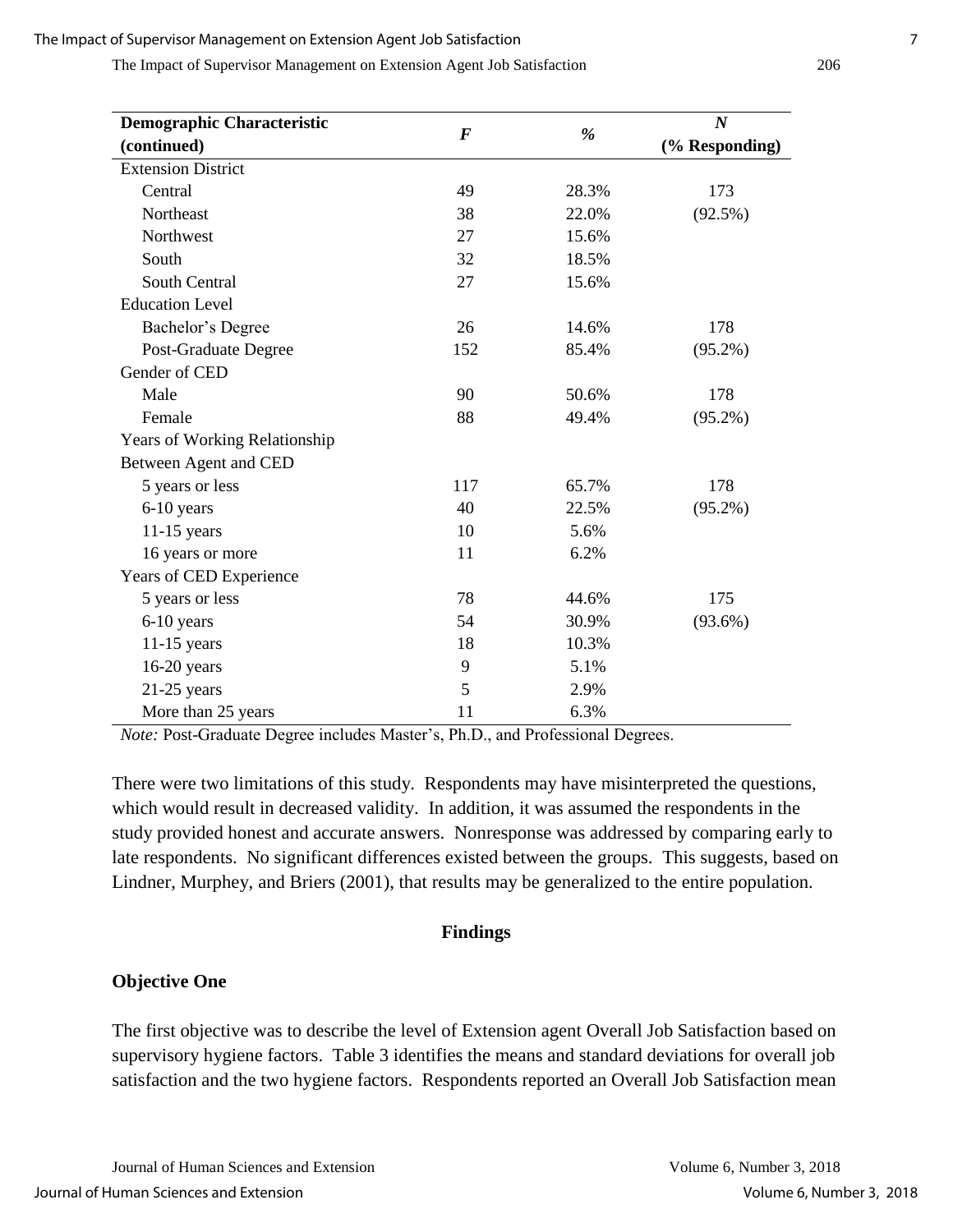of 3.60 ( $SD = 0.84$ ). The hygiene factor with the highest mean was Effective Supervisor ( $M =$ 3.73,  $SD = 0.94$ ), followed by Effective Senior Management ( $M = 3.63$ ,  $SD = 1.03$ ).

*Table 3. Index Means and Standard Deviations of Overall Job Satisfaction and Hygiene Factors*

| Factor                             | M    | SD   |     |
|------------------------------------|------|------|-----|
| <b>Effective Supervisor</b>        | 3.73 | 0.94 | 175 |
| <b>Effective Senior Management</b> | 3.63 | 1.03 | 184 |
| <b>Overall Job Satisfaction</b>    | 3.60 | 0.84 | 185 |
|                                    |      |      |     |

*Note:* Respondents were asked to rate their level of agreement or disagreement with statements about his/her County Director on a Likert-type scale (1 = *Strongly disagree*, 2 = *Disagree*, 3 = *Neither agree nor disagree*, 4 = *Agree*, and 5 = *Strongly agree*).

Table 4 identifies the means and standard deviations for Overall Job Satisfaction and the hygiene factors based on demographic characteristics of respondents. Female respondents reported higher Overall Job Satisfaction ( $M = 3.65$ ,  $SD = 0.82$ ) than male respondents ( $M = 3.53$ ,  $SD =$ 0.92). Extension District 5 had the highest mean score for both Effective Supervisor ( $M = 4.18$ ,  $SD = 0.91$ ) and Effective Senior Management ( $M = 4.06$ ,  $SD = 0.93$ ), and Extension District 3 had the lowest mean score for both Effective Supervisor ( $M = 3.63$ ,  $SD = 0.95$ ) and Effective Senior Management (*M* = 3.50, *SD* = 1.13).

|                                   |                  | <b>Effective</b>  | <b>Effective Senior</b> |                   | <b>Overall Job</b>  |      |  |
|-----------------------------------|------------------|-------------------|-------------------------|-------------------|---------------------|------|--|
| <b>Demographic Characteristic</b> |                  | <b>Supervisor</b> |                         | <b>Management</b> | <b>Satisfaction</b> |      |  |
|                                   | $\boldsymbol{M}$ | SD                | M                       | SD                | M                   | SD   |  |
| Years as an Extension Agent       |                  |                   |                         |                   |                     |      |  |
| 5 years or less                   | 3.83             | 0.95              | 3.75                    | 1.00              | 3.60                | 0.75 |  |
| 6-10 years                        | 3.65             | 1.00              | 3.43                    | 1.20              | 3.70                | 0.82 |  |
| $11-15$ years                     | 3.32             | 1.00              | 3.31                    | 0.94              | 3.53                | 1.07 |  |
| $16-20$ years                     | 3.97             | 0.77              | 3.77                    | 0.92              | 3.45                | 1.00 |  |
| $21-25$ years                     | 4.02             | 0.75              | 3.96                    | 0.73              | 3.51                | 0.80 |  |
| More than 25 years                | 3.99             | 0.64              | 3.93                    | 0.78              | 3.66                | 1.05 |  |
| Gender                            |                  |                   |                         |                   |                     |      |  |
| Male                              | 3.87             | 0.90              | 3.78                    | 0.98              | 3.53                | 0.92 |  |
| Female                            | 3.72             | 0.95              | 3.62                    | 1.03              | 3.65                | 0.82 |  |
| Age                               |                  |                   |                         |                   |                     |      |  |
| $20-29$ years                     | 4.16             | 0.53              | 4.05                    | 0.74              | 3.72                | 0.44 |  |
| 30-39 years                       | 3.71             | 1.01              | 3.54                    | 1.04              | 3.48                | 0.80 |  |
| 40-49 years                       | 3.70             | 0.96              | 3.70                    | 1.08              | 3.63                | 0.94 |  |
| 50-59 years                       | 3.71             | 0.89              | 3.55                    | 1.01              | 3.66                | 0.82 |  |
| 60 years or older                 | 3.89             | 1.02              | 3.94                    | 0.90              | 3.70                | 1.09 |  |

*Table 4. Means and Standard Deviations for Overall Job Satisfaction and Hygiene Factors Based on Demographic Characteristics of Respondents*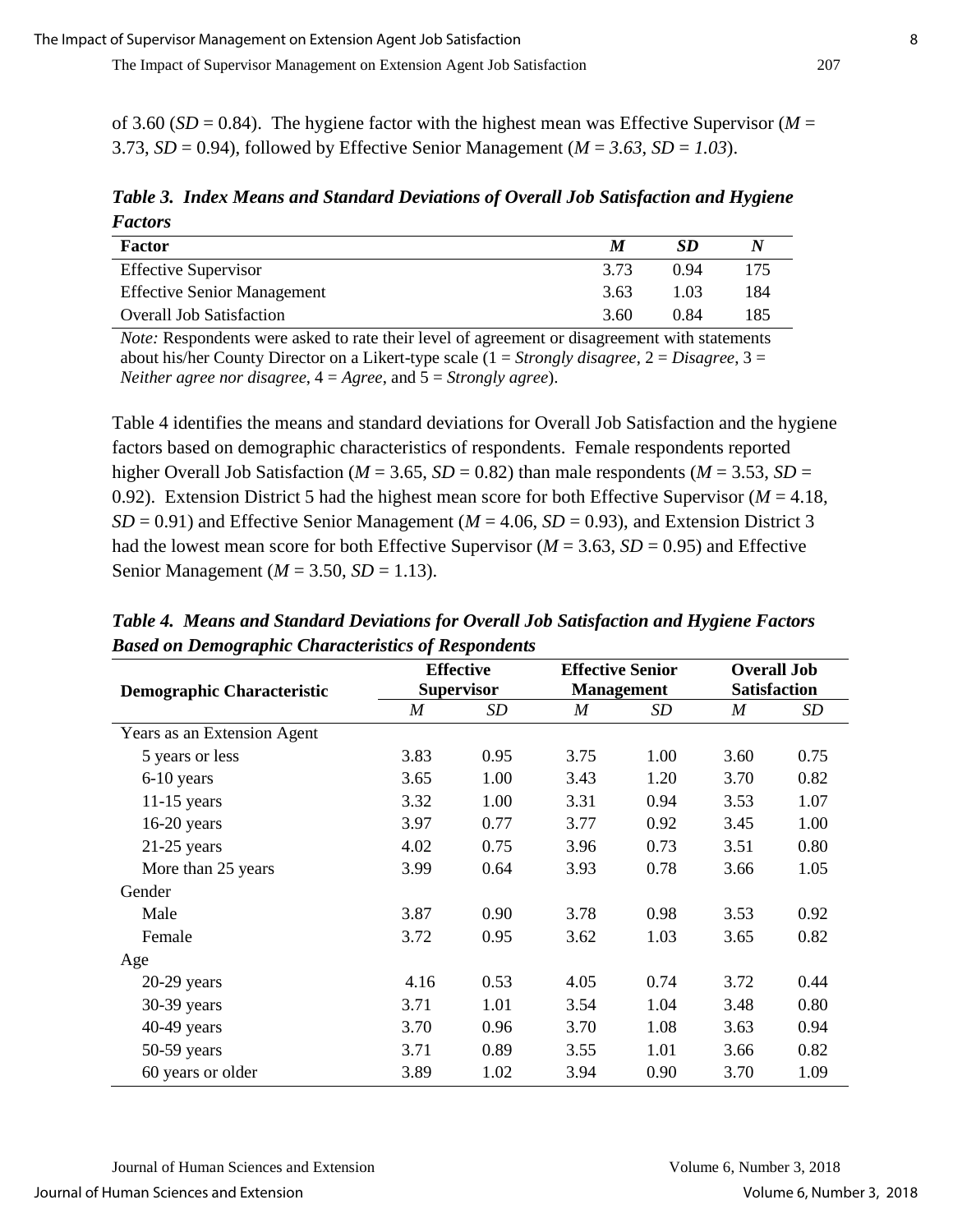The Impact of Supervisor Management on Extension Agent Job Satisfaction 208

|                                   |      | <b>Effective</b>  | <b>Effective Senior</b> |                   | <b>Overall Job</b>  |      |  |
|-----------------------------------|------|-------------------|-------------------------|-------------------|---------------------|------|--|
| <b>Demographic Characteristic</b> |      | <b>Supervisor</b> |                         | <b>Management</b> | <b>Satisfaction</b> |      |  |
| (continued)                       | M    | <i>SD</i>         | M                       | <i>SD</i>         | $\boldsymbol{M}$    | SD   |  |
| Program Area                      |      |                   |                         |                   |                     |      |  |
| $4-H$                             | 3.74 | 1.00              | 3.68                    | 1.05              | 3.39                | 0.84 |  |
| Agriculture/Livestock             | 3.88 | 0.71              | 3.73                    | 0.82              | 3.46                | 0.69 |  |
| <b>FCS</b>                        | 3.98 | 0.85              | 3.94                    | 0.93              | 3.92                | 0.82 |  |
| Horticulture/                     | 3.74 | 0.90              | 3.59                    | 1.02              | 3.66                | 0.87 |  |
| Natural Resources/Sea Grant       |      |                   |                         |                   |                     |      |  |
| <b>Extension District</b>         |      |                   |                         |                   |                     |      |  |
| <b>Extension District 1</b>       | 3.63 | 0.95              | 3.50                    | 1.13              | 3.49                | 0.93 |  |
| <b>Extension District 2</b>       | 3.77 | 0.81              | 3.69                    | 0.95              | 3.67                | 0.73 |  |
| <b>Extension District 3</b>       | 3.88 | 1.00              | 3.80                    | 0.96              | 3.70                | 0.88 |  |
| <b>Extension District 4</b>       | 4.18 | 0.91              | 4.06                    | 0.93              | 3.70                | 0.88 |  |
| <b>Extension District 5</b>       | 3.66 | 0.79              | 3.58                    | 0.85              | 3.60                | 0.79 |  |
| <b>Education Level</b>            |      |                   |                         |                   |                     |      |  |
| Bachelor's                        | 3.83 | 1.10              | 3.82                    | 1.11              | 3.56                | 0.79 |  |
| Post-Graduate                     | 3.78 | 0.88              | 3.64                    | 1.00              | 3.64                | 0.82 |  |

*Note:* Respondents were asked to rate their level of agreement or disagreement with statements about his/her County Extension Director on a Likert-type scale (1 = *Strongly disagree*, 2 = *Disagree*, 3 = *Neither agree nor disagree*, 4 = *Agree*, and 5 = *Strongly agree*).

Table 5 identifies the means and standard deviations for Overall Job Satisfaction and the hygiene factors based on demographic characteristics of CEDs. Regarding the gender of CEDs, female CEDs were perceived more favorably as an Effective Supervisor (*M* = 3.91, *SD* = 0.86) and for their Effective Senior Management ( $M = 3.81$ ,  $SD = 0.93$ ). However, male CEDs were perceived more favorably regarding respondents' Overall Job Satisfaction ( $M = 3.68$ ,  $SD = 0.85$ ) than female CEDs ( $M = 3.54$ ,  $SD = 0.82$ ).

Regarding the years of CED experience, CEDs with more than 25 years of experience had the highest mean scores for both Effective Supervisor (*M* = 4.11, *SD* = 0.82) and Effective Senior Management ( $M = 4.00$ ,  $SD = 0.88$ ). CEDs with 11 to 15 years of experience had the highest mean score for Overall Job Satisfaction ( $M = 3.92$ ,  $SD = 0.89$ ), and CEDS with 21 to 25 years of experiences had the lowest mean score for Overall Job Satisfaction ( $M = 3.13$ ,  $SD = 1.16$ ).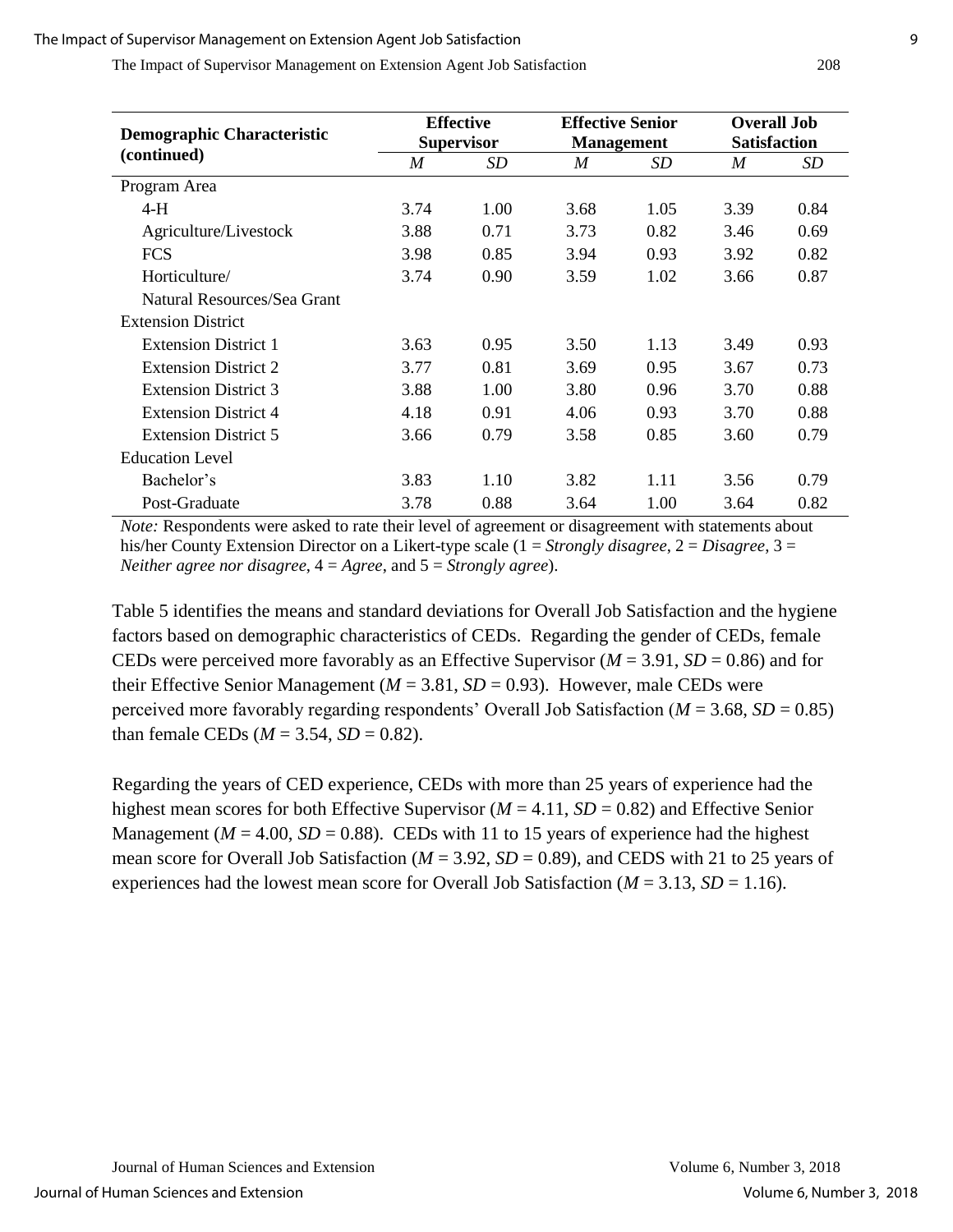|                                      |                  | <b>Effective</b>  | <b>Effective Senior</b> |                   | <b>Overall Job</b><br><b>Satisfaction</b> |      |  |
|--------------------------------------|------------------|-------------------|-------------------------|-------------------|-------------------------------------------|------|--|
| <b>Demographic Characteristic</b>    |                  | <b>Supervisor</b> |                         | <b>Management</b> |                                           |      |  |
|                                      | $\boldsymbol{M}$ | <b>SD</b>         | M                       | SD                | M                                         | SD   |  |
| Gender of CED                        |                  |                   |                         |                   |                                           |      |  |
| Male                                 | 3.60             | 0.99              | 3.50                    | 1.08              | 3.68                                      | 0.85 |  |
| Female                               | 3.92             | 0.86              | 3.81                    | 0.93              | 3.54                                      | 0.82 |  |
| Years of CED Experience              |                  |                   |                         |                   |                                           |      |  |
| 5 years or less                      | 3.67             | 0.98              | 3.51                    | 1.04              | 3.55                                      | 0.82 |  |
| 6-10 years                           | 3.86             | 0.88              | 3.80                    | 0.97              | 3.55                                      | 0.84 |  |
| $11-15$ years                        | 3.95             | 0.81              | 3.96                    | 0.96              | 3.92                                      | 0.89 |  |
| $16-20$ years                        | 3.65             | 0.57              | 3.70                    | 0.63              | 3.74                                      | 0.96 |  |
| $21-25$ years                        | 3.13             | 1.65              | 3.00                    | 1.64              | 3.13                                      | 1.16 |  |
| More than 25 years                   | 4.11             | 0.82              | 4.00                    | 0.88              | 3.67                                      | 0.81 |  |
| <b>Years of Working Relationship</b> |                  |                   |                         |                   |                                           |      |  |
| Between Agent and CED                |                  |                   |                         |                   |                                           |      |  |
| 5 years or less                      | 3.65             | 0.97              | 3.51                    | 1.00              | 3.47                                      | 0.82 |  |
| 6-10 years                           | 3.90             | 0.83              | 3.80                    | 1.04              | 3.68                                      | 0.76 |  |
| $11-15$ years                        | 4.12             | 0.74              | 4.16                    | 0.90              | 3.86                                      | 1.23 |  |
| 16 years or more                     | 4.16             | 0.87              | 4.18                    | 0.81              | 4.11                                      | 0.81 |  |

*Table 5. Means and Standard Deviations for Overall Job Satisfaction and Hygiene Factors Based on Demographic Characteristics of CEDs*

*Note:* Respondents were asked to rate their level of agreement or disagreement with statements about his/her County Extension Director on a Likert-type scale (1 = *Strongly disagree*, 2 = *Disagree*, 3 = *Neither agree nor disagree*, 4 = *Agree*, and 5 = *Strongly agree*).

## **Objective Two**

The second objective was to determine if significant differences existed in Overall Job Satisfaction based on participant demographics. A significant difference existed between Overall Job Satisfaction and the respondents' program area,  $F(3, 165) = 3.01$ ,  $p < 0.05$ . Post hoc analyses were conducted using the Tukey HSD test given the statistically significant differences between respondents' Program Area and Overall Job Satisfaction. The mean scores between FCS ( $M = 3.92$ ,  $SD = 0.82$ ) and 4-H ( $M = 3.39$ ,  $SD = 0.84$ ) were significantly different.

A significant difference existed between agents' level of satisfaction with Effective Senior Management and the gender of an agent's CED,  $t(174) = 4.63$ ,  $p < 0.05$ , with agents who had male CEDs reporting a higher average level of satisfaction with Effective Senior Management than agents with female CEDs.

Significant differences also existed between agents' level of satisfaction with Effective Senior Management and years of working relationship with the agents' CEDs,  $F(3, 170) = 2.74$ ,  $p <$ 0.05. Using the Tukey HSD test, the mean score of satisfaction with Effective Senior Management for agents who had 5 years or less of a working relationship with their CEDs ( $M =$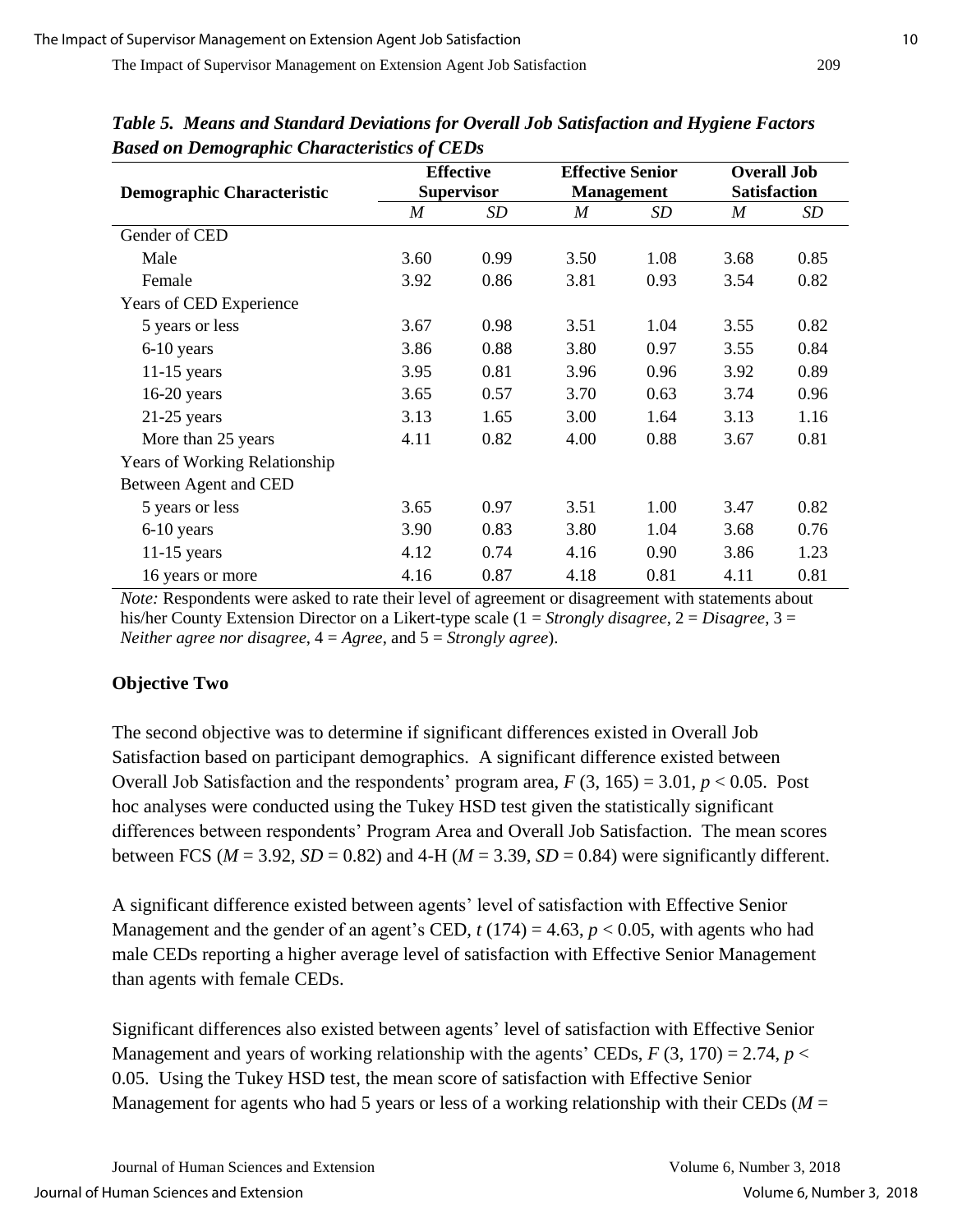$3.51$ ,  $SD = 1.00$ ) was significantly lower than the mean satisfaction ratings of both agents with 11–15 years of a working relationship ( $M = 4.12$ ,  $SD = 0.74$ ) and agents with 16–20 years of a working relationship ( $M = 4.16$ ,  $SD = 0.87$ ).

## **Objective Three**

The third objective was to determine if significant relationships existed between Extension agent Overall Job Satisfaction and the hygiene factors. Table 6 identifies the correlations between Overall Job Satisfaction, the hygiene factors, and demographic characteristics of respondents. Effective Supervisor and Effective Senior Management had a very strong, positive correlation (*r*  $= .90, p < 0.05$ ). Moderate, positive relationships existed between Job Satisfaction and both Effective Supervisor ( $r = .39$ ,  $p < 0.05$ ) and Effective Senior Management ( $r = .38$ ,  $p < 0.05$ ). There were no significant relationships between either Overall Job Satisfaction or the hygiene factors and demographic characteristics of respondents.

*Table 6. Correlations between Job Satisfaction, Hygiene Factors, and Demographic Characteristics of Respondents*

| <b>Factor/Characteristic</b>   |   | 2    | 3      | $\boldsymbol{4}$ | 5      | 6      | 7      | 8      | 9      |
|--------------------------------|---|------|--------|------------------|--------|--------|--------|--------|--------|
| 1. Overall Job Satisfaction    |   | .39* | $.38*$ | $-.02$           | .06    | .04    | .15    | .06    | .04    |
| 2. Effective Supervisor        | r |      | $.90*$ | .05              | $-.07$ | $-.06$ | .00    | .10    | $-.02$ |
| 3. Effective Senior Management | r |      | ---    | .05              | $-.07$ | $-.01$ | $-.02$ | .10    | $-.06$ |
| 4. Years as an Extension Agent | r |      |        | ---              | $-.02$ | .57    | .00    | .07    | .26    |
| 5. Gender of Extension Agent   | r |      |        |                  |        | $-.22$ | $-.07$ | .02    | $-.19$ |
| 6. Age of Extension Agent      | r |      |        |                  |        |        | .21    | .12    | .21    |
| 7. Program Area                |   |      |        |                  |        |        |        | $-.01$ | .16    |
| 8. Extension District          | r |      |        |                  |        |        |        |        | $-.04$ |
| 9. Education Level             | r |      |        |                  |        |        |        |        |        |

*Note:* \* *p* < 0.05

Table 7 identifies the correlations between Overall Job Satisfaction, the hygiene factors, and demographic characteristics of respondents' CEDs. Other than the significant very strong, positive relationship between Effective Supervisor and Effective Senior Management and the significant moderate, positive relationship between Overall Job Satisfaction and both hygiene factors of Effective Supervisor and Effective Senior Management, none of the relationships between these three factors and the respondents' demographic characteristics were statistically significant.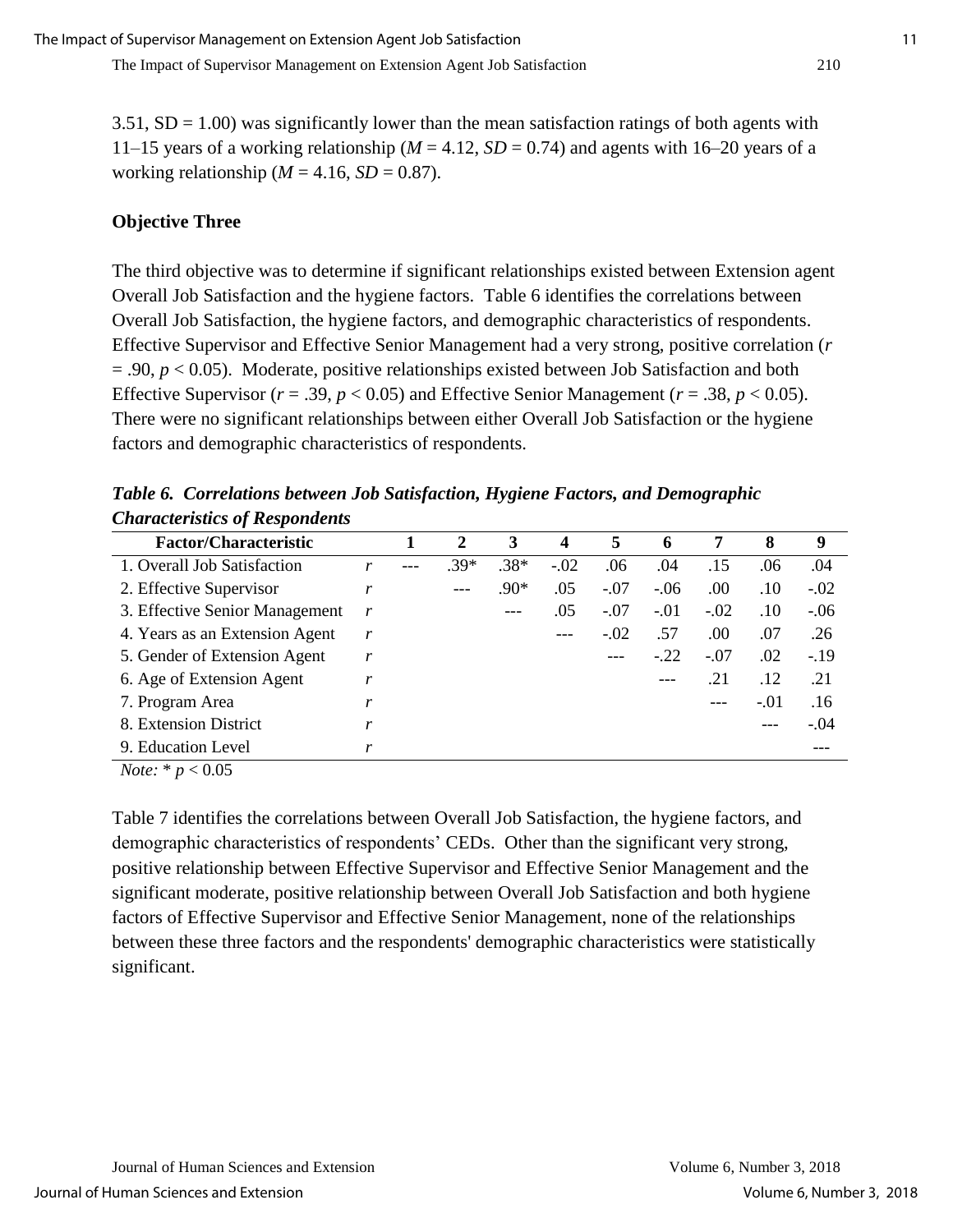| <b>Factor/Characteristic</b>             |   |        | 3      | $\boldsymbol{4}$ |        | <sup>0</sup> |
|------------------------------------------|---|--------|--------|------------------|--------|--------------|
| 1. Overall Job Satisfaction              |   | $.39*$ | $.38*$ | $-0.09$          | .04    | .20          |
| 2. Effective Supervisor                  |   | $---$  | .90*   | .17              | .06    | .17          |
| 3. Effective Senior Management           | r |        | $---$  | .15              | .09    | .21          |
| 4. Gender of CED                         |   |        |        | $---$            | $-.07$ | $-.04$       |
| 5. Years of CED Experience               |   |        |        |                  |        | .27          |
| 6. Years of Working Relationship Between |   |        |        |                  |        |              |
| <b>Extension Agent and CED</b>           |   |        |        |                  |        |              |

*Table 7. Correlations between Job Satisfaction, Hygiene Factors, and Demographic Characteristics of CEDs*

*Note:* \* p < 0.05

#### **Conclusions, Implications, and Recommendations**

The relationship between a county Extension director (CED) and an Extension agent is dynamic and multidimensional, with the CED serving both as a supervisor and a colleague of the agent. The literature suggests that positive working relationships between a CED and an Extension agent increase the success of Extension programming and agent performance, job satisfaction, and retention (Benge & Harder, 2017; Elizer, 2011; Owen, 2004). Florida CEDs serve as the leaders of the county Extension offices with administrative responsibilities, such as coordinating personnel functions and communicating and maintaining relationships with county stakeholders (Elizer, 2011; Radhakrishna et al., 1994). In addition, a positive relationship between a supervisor and employee increases the job satisfaction of an employee and decreases intent to leave an organization (Branham, 2005).

The results of this study indicate that Florida county Extension agents are moderately satisfied with their jobs, which is consistent with other job satisfaction studies of Extension agents (Ensle, 2005; Harder et al., 2014; Hodous et al., 2014). Florida county Extension agents were also moderately satisfied with the supervisory and management skills of their CEDs.

Significant positive relationships were found between agent Overall Job Satisfaction and their ratings of the hygiene factors of Effective Senior Management and Effective Supervisor. A significant positive relationship was also found between these two hygiene factors. These results of the relationship between Overall Job Satisfaction and supervisory and management hygiene factors provide support for the importance of the individual in a supervisory position to an agent's job satisfaction and the importance of the relationship between those two individuals to the agent's job satisfaction. No other significant relationships existed between Overall Job Satisfaction or the hygiene factors and the demographic characteristics of both respondents and CEDs.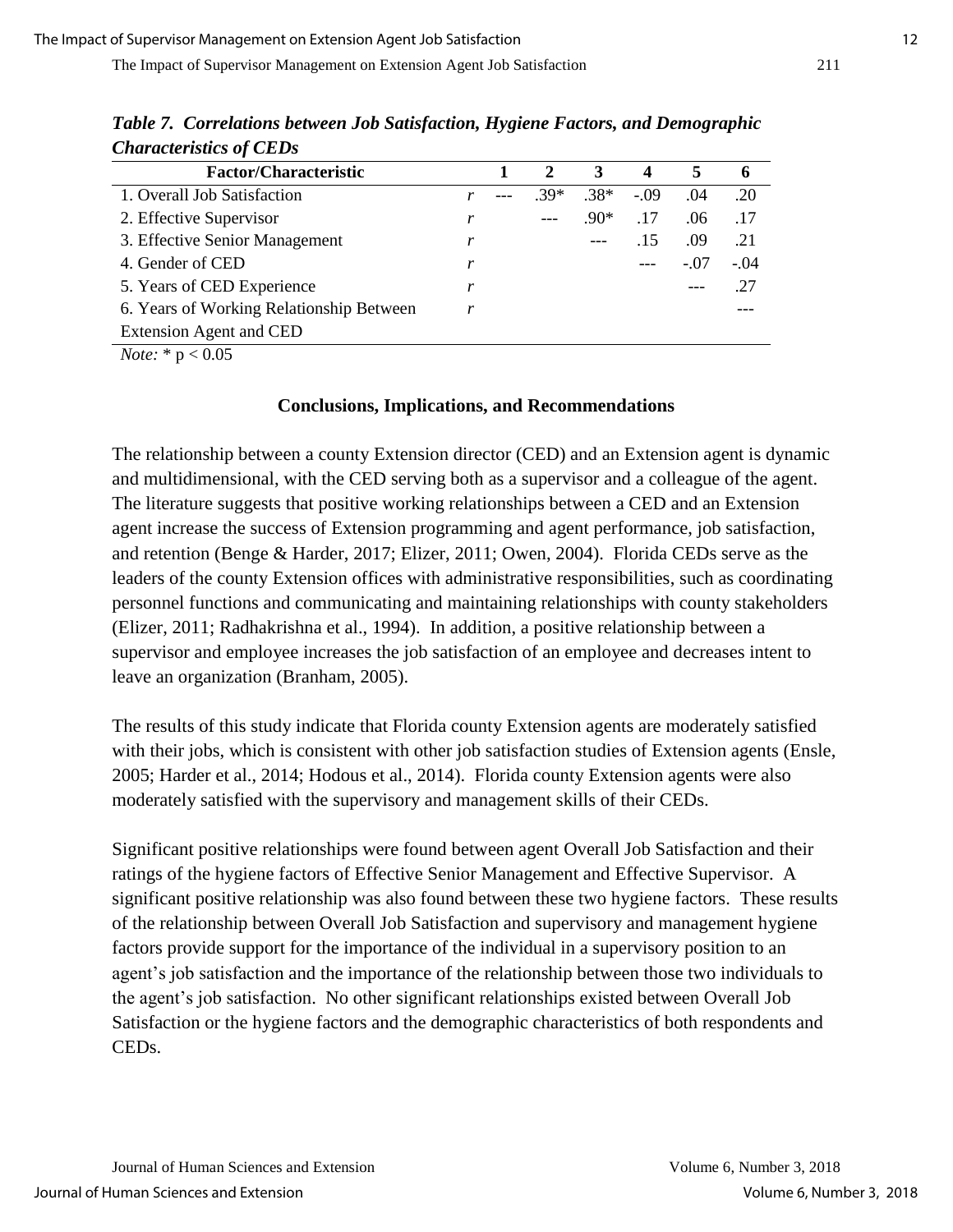Cooperative Extension must strive to minimize burnout effects to maintain high levels of satisfaction among employees. One method not often discussed in the literature is to provide high impact professional development for Extension supervisors, both new and experienced. Development for CEDs should be ongoing and have an intentional focus on human resources, management, and leadership training. UF/IFAS Extension typically promotes successful Extension agents to become CEDs. However, little supervisory or management training is provided. Current CED development in Florida consists of an annual in-service training and sporadic trainings throughout the year. There is no intentional leadership development for new CEDs when they are newly hired.

Current CEDs should be assessed individually to identify leadership competency gaps that can be used to create a professional development plan tailored to fit each CED's need. Extension agents that display leadership skills and positive management attributes could be targeted and developed through these professional development programs as a form of succession planning. UF/IFAS Extension should also take advantage of leadership and supervisory trainings disseminated at the university level in which CEDs could participate.

An onboarding leadership academy should be developed to help new CEDs understand their roles and expectations as both a supervisor and manager, as being an Extension leader is just as important as being an Extension agent. For experienced CEDs, a management and supervisory skills program for all Extension supervisors and directors could also be developed to provide high-quality leadership programming and development. Long-term evaluations of the leadership academy and management and supervisory program can be implemented, ensuring that CEDs are developing the necessary skills required of them to successfully manage and lead the county Extension offices in Florida.

UF/IFAS Extension should also consider modifying its CED application process to include management styles assessments. Extension administration could use the results as an added measure to screen potential candidates, ensuring that newly hired CEDs would have the management skills necessary to lead an Extension office. Newly hired CEDs who do not possess the appropriate management skills could participate in the leadership academy mentioned above and other management professional development opportunities. In addition, CEDs with specific management skills could be intentionally matched to a particular county and or district. Another possible opportunity would be to expand the management capabilities of highly skilled CEDs by having them assigned to multiple counties rather than single counties.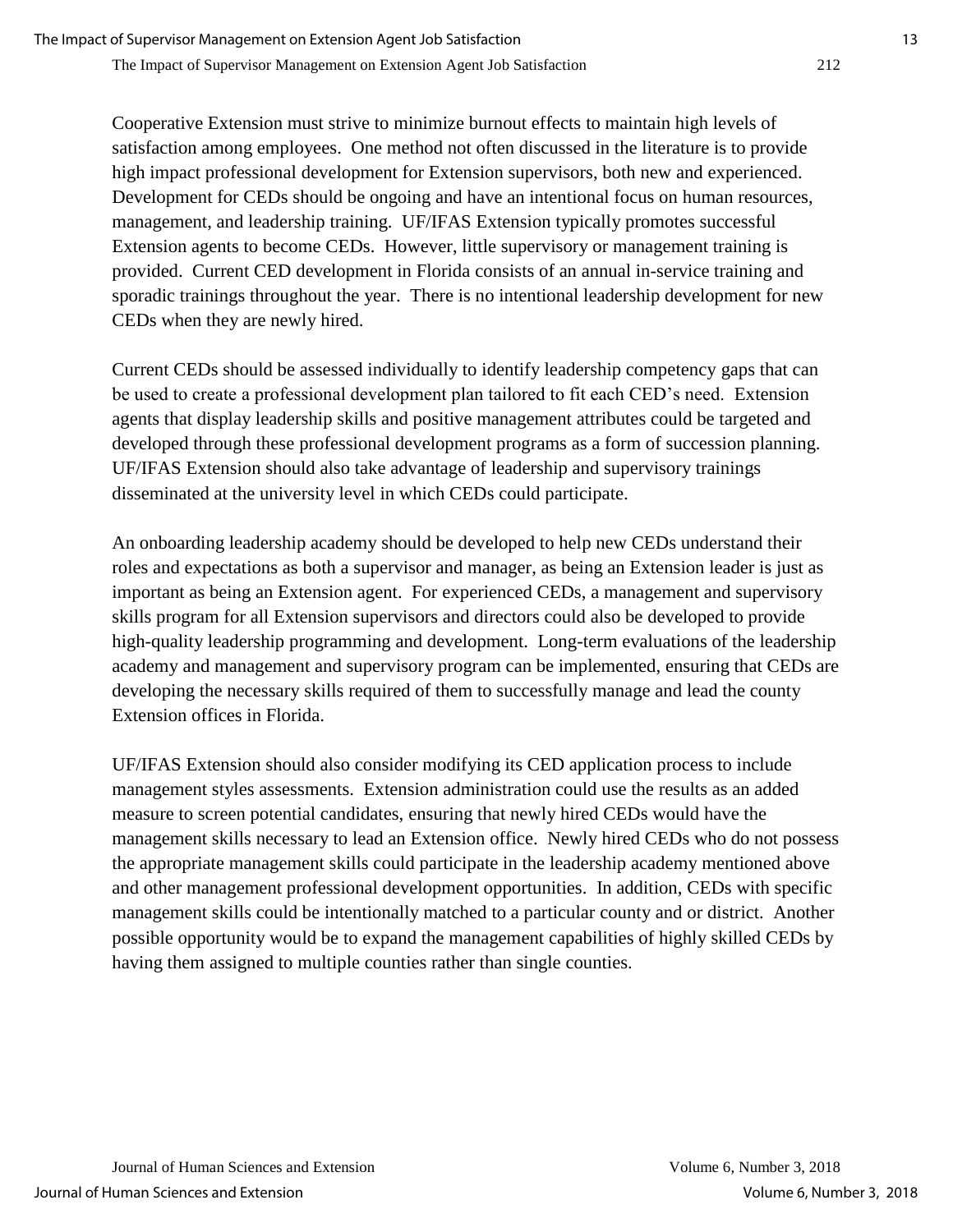#### **References**

- Adams, A. E., Place, N. T., & Swisher, M. E. (2009). Knowledge levels regarding the concept of community food security among Florida Extension agents. *Journal of Extension*, *47*(4), Article 4RIB2. Retrieved from http://www.joe.org/joe/2009august/rb2.php
- Arnold, S. K. (2008). *Career decisions of Florida agricultural Extension agents*. Dissertation Abstracts International, *68*(9). (UMI No. 3281495)
- Ary, D., Jacobs, L. C., Razavieh, A., & Sorensen, C. (2006*). Introduction to research in education* (7th ed.). Belmont, CA: Thompson-Wadsworth.
- Benge, M., & Harder, A. (2017). The effects of leader-member exchanges on the relationships between Extension agents and county Extension directors in Florida. *Journal of Human Sciences and Extension, 5*(1), 35–49. Retrieved from https://docs.wixstatic.com/ugd/c8f e6e\_abf482fce12b43e79bdc759ad61bce87.pdf
- Benge, M., Harder, A., & Carter, H. (2011). Necessary pre-entry competencies of Florida Extension agents. *Journal of Extension, 49*(5), Article 5FEA2. Retrieved from http://www.joe.org/joe/2011october/a2.php
- Borr, M. L., & Young, R. B. (2010). Retirement and attrition trends of Extension professionals in North Dakota. *Journal of Extension*, *48*(1), Article 1RIB4. Retrieved from http://www.joe.org/joe/2010february/rb4.php
- Bradley, L., Driscoll, E., & Bardon, R. (2012). Removing the tension from Extension. *Journal of Extension*, *50*(2), Article 2TOT1. Retrieved from http://www.joe.org/joe /2012april/tt1.php
- Brain, R. G., Irani, T. A., Hodges, A. W., & Fuhrman, N. E. (2009). Agricultural and natural resources awareness programming: Barriers and benefits as perceived by county Extension agents. *Journal of Extension*, *47*(2), Article 2FEA3. Retrieved from http://www.joe.org/joe/2009april/a3.php
- Branham, L. (2005). *The 7 hidden reasons employees leave*. New York, NY: AMACOM.
- Castillo, J. X., & Cano, J. (2004). Factors explaining job satisfaction among faculty. *Journal of Agricultural Education, 45*(3), 65–74. doi:10.5032/jae.2004.03065
- Chandler, G. D. (2004). *Organizational and individual factors related to retention of county Extension agents employed by Texas Cooperative Extension*. Dissertation Abstracts International, *65*(12), 4432A. (UMI No. 3157047)
- Chen, G., Ployhart, R. E., Thomas, H. C., Anderson, N., & Bliese, P. D. (2011). The power of momentum: A new model of dynamic relationships between job satisfaction change and turnover intentions. *Academy of Management Journal, 54*(1), 159–181. doi:10.5465/amj.2011.59215089
- Coomber, B., & Barriball, K. L. (2007). Impact of job satisfaction components on intent to leave and turnover for hospital-based nurses: A review of the recent literature. *International Journal of Nursing Studies, 44*(2), 297–314. doi:10.1016/j.ijnurstu.2006.02.004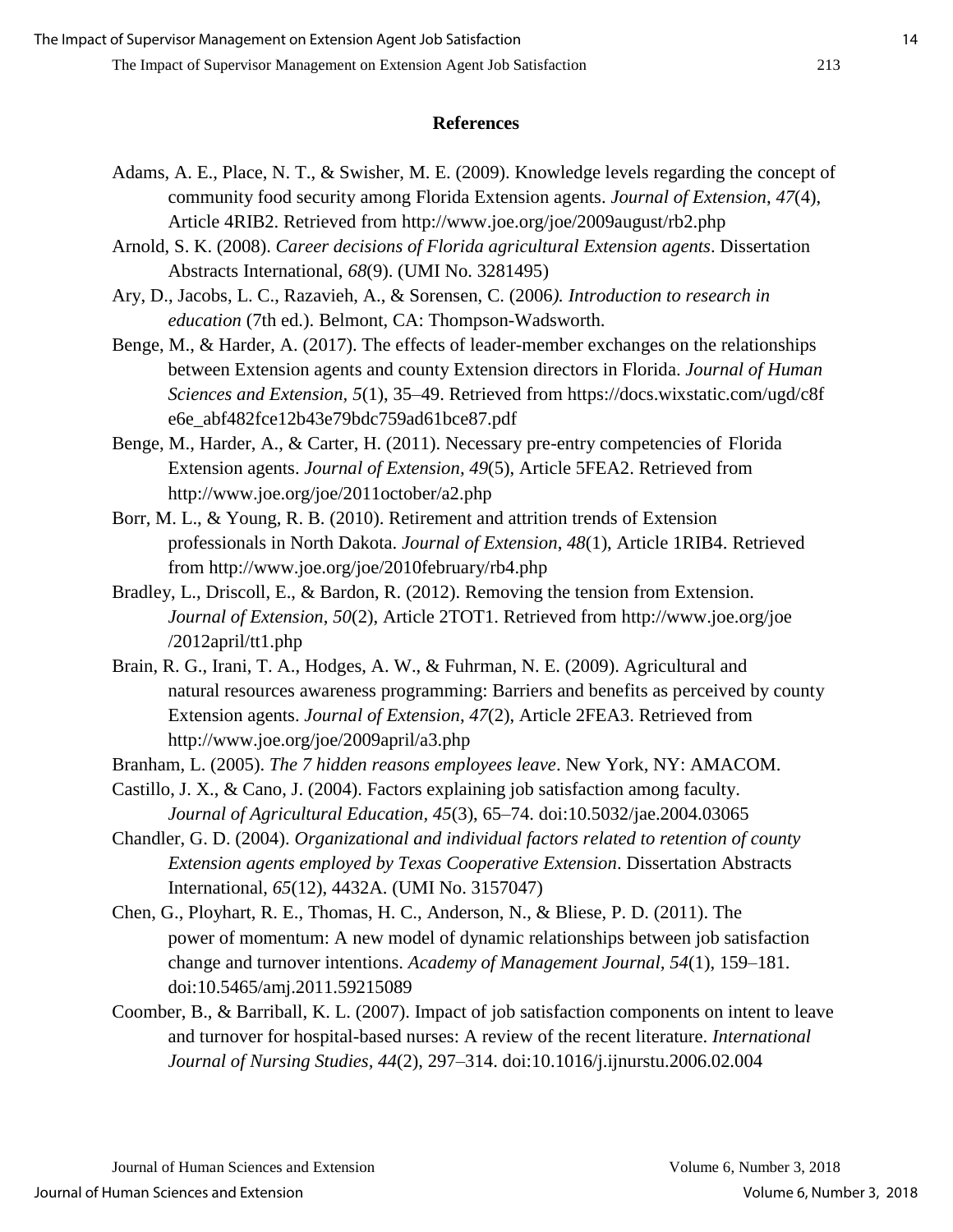- Cronbach, L. J. (1951). Coefficient alpha and the internal structure of tests. *Psychometrika, 16*(3), 297–334. doi:10.1007/BF02310555
- Dillman, D. A., Smyth, J. D., & Christian, L. M. (2009*). Internet, mail, and mixed-mode surveys: The tailored design method* (3rd ed.). Hoboken, NJ: John Wiley & Sons.
- Elizer, A. H. (2011). Are transformational directors required for satisfied agents? *Journal of Extension*, *49*(2), Article 2RIB1. Retrieved from http://www.joe.org/joe/2011april /rb1.php
- Ensle, K. M. (2005). Burnout: How does Extension balance job and family? *Journal of Extension, 43*(3), Article 3FEA5. Retrieved from http://www.joe.org/joe/2005june/a5.php
- Harder, A., Gouldthorpe, J., & Goodwin, J. (2014). Why work for Extension? An examination of job satisfaction and motivation in a statewide employee retention study. *Journal of Extension, 52*(3), Article 3FEA5. Retrieved from https://www.joe.org/joe/2014june /a5.php
- Herzberg, F. (1974). *Work and the nature of man*. London, UK: Crosby Lockwood.
- Hodous, B., Young, R. B., Borr, M. L., & Vettern, R. (2014). Job satisfaction in the North Dakota State University Extension Service. *Journal of Extension, 52*(5), Article 5RIB3. Retrieved from http://www.joe.org/joe/2014october/rb3.php
- *IBM SPSS Statistics for Windows* (Version 24.0) [Computer software]. Armonk, NY.
- Kutilek, L. M. (2000). Learning from those who leave. *Journal of Extension, 38*(3), Article 3IAW2. Retrieved from http://joe.org/joe/2000june/iw2.html
- Lindner, J. R., Murphy, T. H., & Briers, G. E. (2001). Handling nonresponse in social science research. *Journal of Agricultural Education, 42*(4), 43–53. doi:10.5032/jae.2001.04043
- Owen, M. B. (2004). Defining key sub-competencies for administrative county leaders. *Journal of Extension, 42*(2), Article 2RIB3. Retrieved from http://www.joe.org/joe/2004april /rb3.php
- *Qualtrics* [Computer software]. Provo, UT.
- Radhakrishna, R., Yoder, E. P., & Baggett, C. D. (1994). Leadership effectiveness of county Extension directors. *Journal of Extension, 32*(2), Article 2RIB2. Retrieved from http://www.joe.org/joe/1994august/rb2.php
- Riggs, K., & Beus, K. M. (1993). Job satisfaction in Extension. *Journal of Extension, 31*(2), Article 2FEA5. Retrieved from http://www.joe.org/joe/1993summer/a5.html
- Safrit, R. D., & Owen, M. B. (2010). A conceptual model for retaining county Extension program professionals. *Journal of Extension, 48*(2), Article 2FEA2. Retrieved from http://www.joe.org/joe/2010april/a2.php
- Shavelson, R. J. (1996). *Statistical reasoning for the behavioral sciences* (3rd ed.). Boston, MA: Allyn & Bacon.
- Smerek, R. E., & Peterson, M. (2007). Examining Herzberg's theory: Improving job satisfaction among non-academic employees at a university. *Research in Higher Education, 48*(2), 229–250. doi:10.1007/s11162-006-9042-3